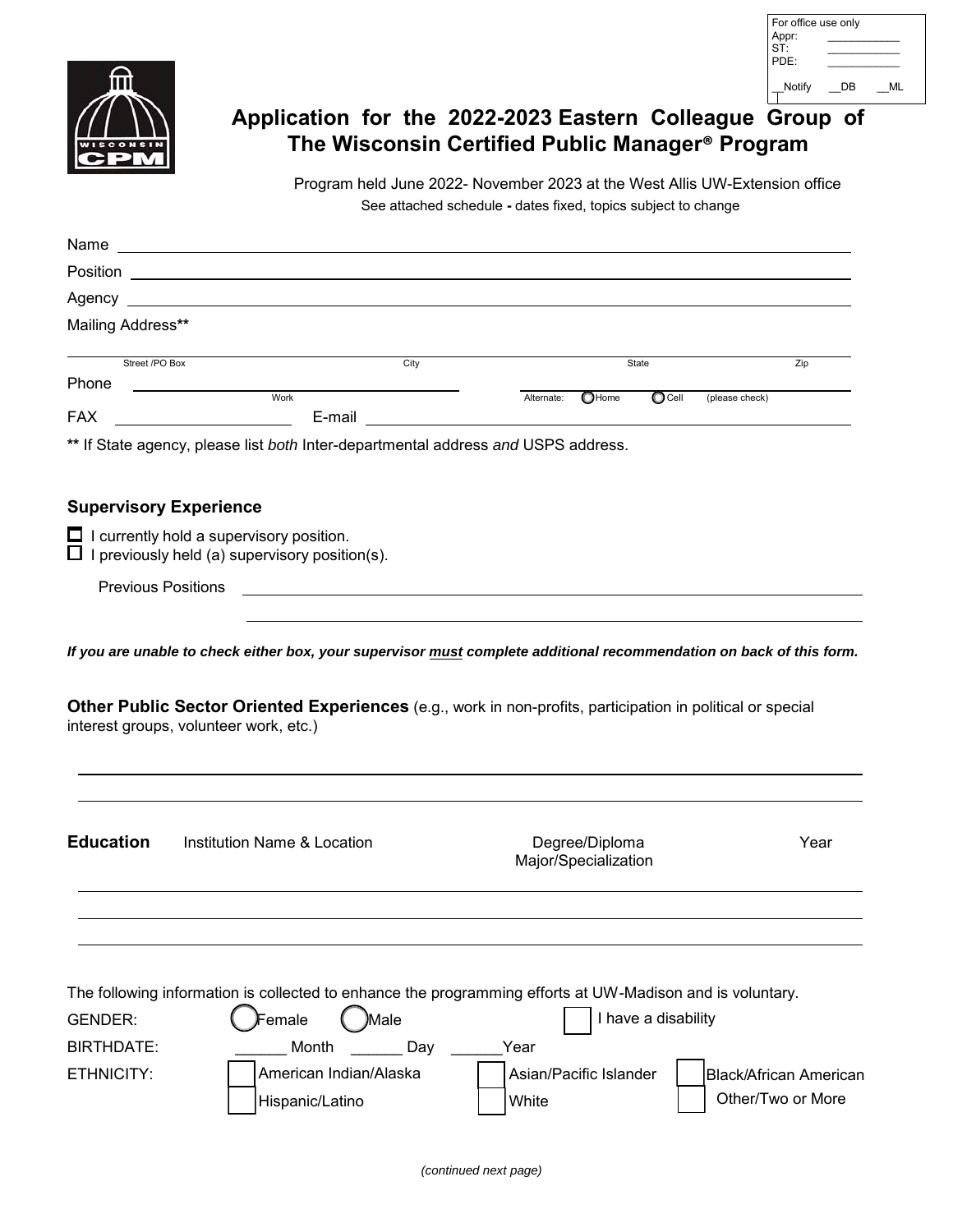## **Required Supervisory Training**

Phase I of the CPM Program requires 60 hours of supervisory training. You may have taken this training prior to enrollment in the CPM Program. Please list below past supervisory training taken at any time in your career. Approved training may include university credit or non-credit courses, state-sponsored classes—including required supervisory training, training offered by your unit, vocational/technical classes, and professional training seminars that focus on supervision. Topics could include:

The Personnel System EEO/Affirmative Action Time Management Introduction to Supervision/Role of Supervisor Delegation<br>
Motivation/Coaching and Counseling Conflict Management Motivation/Coaching and Counseling Performance Planning and Evaluation **Discipline/Grievance**<br>
Planning/Goal Setting for the Work Unit Basics of Decision M Planning/Goal Setting for the Work Unit Basics of Decision Making and Problem Solving<br>Group Process/Group Decision Making/Teambuilding Leadership/Interpersonal Communication/Unders

Leadership/Interpersonal Communication/Understanding others

Date Title of Course **Location/Offeror** # of hrs.

(attach additional sheet if needed)

## **Required Professional Development Electives**

The CPM Program also requires 18 hours of *other* professional development training. Please list below (in the same format as above) any professional training taken within the past year. If you list less than 18 hours, you may complete this requirement while completing your CPM certification.

| (attach additional sheet if needed)                                                                                     |  |
|-------------------------------------------------------------------------------------------------------------------------|--|
| <b>APPLICANT ESSAY</b>                                                                                                  |  |
| Please attach a one-page (minimum) statement to this form, describing the following:                                    |  |
| • Why you want to participate in the Colleague Group of the Certified Public Manager Program                            |  |
| • What you believe you will gain from your participation                                                                |  |
| • How you believe you will be able to contribute to the group, and to the success of the group's educational experience |  |

• How you believe you will be able to share or apply what you learn in the program

#### **Supervisor's Approval**

I, que my approval for

to participate in the CPM Program.

In approving her/his participation, I am recognizing her/his management abilities and potential. I am also recognizing that her/his participation will require time away from work, and that the organization will support this professional development activity, within the constraints of organizational demands.

| Sinn.<br>. . | ⊃al⊏ |
|--------------|------|
| <b>Title</b> |      |

#### **Additional supervisor recommendation** *required* **for applicants with no current or past supervisory experience:**

It is my professional opinion that this individual has supervisory potential.